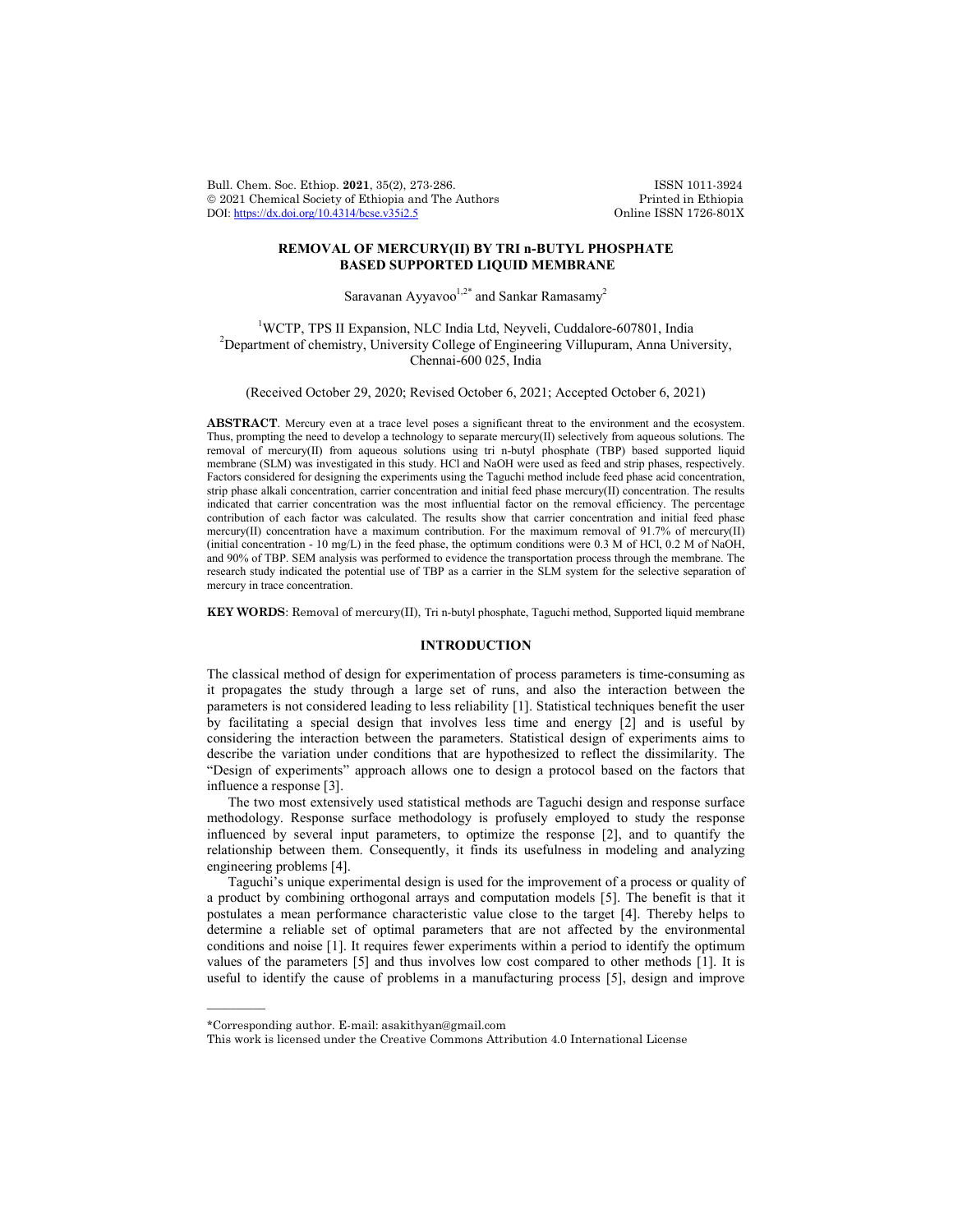product quality [1]. However, the use of the Taguchi method to investigate and improve SLM studies for the removal of heavy metals is not much reported. Recently, the application of statistical methods for designing the experiments in SLM studies has been attempted for the removal of phenol from wastewater [6, 7].

Heavy metal contamination in aquatic sources is a global issue, which is to be resolved by mankind. Among the various heavy metals, mercury is considered unique as it can easily transform into soil and atmosphere. Though the most common source of mercury is from natural disasters, anthropogenic activities also play a vital role in the contamination of mercury. Acute exposure to mercury causes serious damage to nerves, brain, lungs, and kidneys [8]. Due to the toxic nature of mercury, the environmental protection agency has set the water quality standard of less than 1  $\mu gL^{-1}$  for drinking water whereas, for wastewater discharge, it is about 5  $\mu gL^{-1}$ . It is to be noted that conventional water treatment methods are ineffective for trace level concentration of metal ions [9].

SLM, potential technology for the separation and concentration of metal ions in hydrometallurgy, waste recycling process, and wastewater treatment. Most of the research is laboratory-scale studies aiming to establish the feasibility of the membrane setup [10]. Few pilot-scale studies have been reported in wastewater treatment using SLM [11, 12]. Removal of phenol from coal gasification wastewater was tested by Sun *et al.* [11] using a polypropylene hollow-fiber membrane. They demonstrated the stability of the membrane for 16 days with a removal efficiency of about 75% [11]. A promising pilot-scale study of copper recovery from spent ammoniacal etching solutions using hollow-fiber SLM has also been reported [12].

SLM is an effective membrane process for the removal of mercury(II) in trace concentration. This assertion could be attributed to its feature of selective separation that could be achieved in a single stage [13]. SLM consists of a hydrophobic microporous polymeric support soaked in an organic carrier that separates the two aqueous phases while allowing for diffusion through the membrane. Low capital cost, low energy requirements, less carrier consumption, and high fluxes are the major advantages of SLM over other configurations of the liquid membrane [14, 15]. Moreover, SLM generates relatively less amount of wastage in the membrane, in addition to the benefit of offering extraction and re-extraction of carriers in a single step. Thus, being the most promising technology that allows using expensive carriers that is easy to scale-up [16].

Many researchers have studied SLM-based processes for the separation of mercury(II) from various aqueous phases. Use of amine-based carriers such as trioctylamine [14, 17], tetrathia-12 crown-4 [18], Aliquat 336 [19] and Cyanex 471 [20] has been reported. Effective transport and removal of mercury(II) were achieved in the studies mentioned above using amine-based carriers, but all these are reportedly hazardous chemicals [21].

In this context, TBP has evolved as a carrier owing to its high extraction capacity, less solubility, high flash point, and low cost [6, 22]. TBP as a cationic carrier has been successively employed for the extraction of various heavy metals as anionic halo compounds [23, 24]. Extraction studies for mercury ions in acidic solution using TBP in benzene have been demonstrated [25]. They revealed that TBP acquires a positive charge in acidic conditions, and it forms a neutral complex with anionic mercury chloride. Recently, an online flow-injection spectrophotometric method coupled with SLM enrichment was developed for the analysis of trace levels of mercury(II) in wastewater. The study revealed the interaction in acidic solutions between the cationic TBP and anionic mercury ions by the formation of a neutral complex [26]. To date, there are no reported works available for removing mercury(II) using TBP as a carrier in SLM.

In the present work, the removal of mercury(II) using TBP as a carrier by SLM has been investigated. The objective was to determine the effect of factors using the Taguchi method. The factors include feed phase acid (HCl) concentration, strip phase alkali (NaOH) concentration, carrier concentration, and initial feed phase mercury(II) concentration on the removal of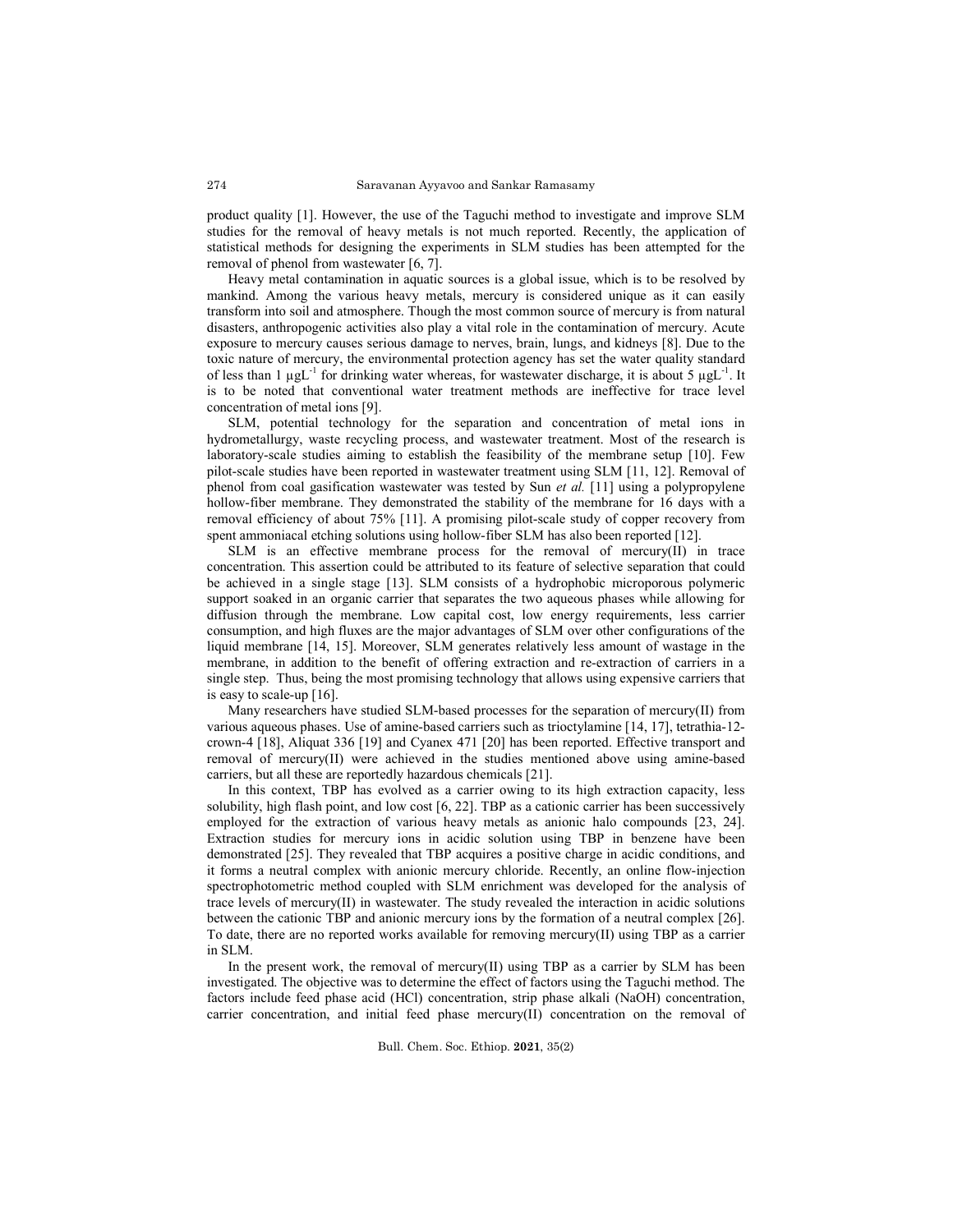mercury(II) using SLM. Furthermore, the contribution of each factor on removal efficiency and interaction between them has also been investigated.

# **EXPERIMENTAL**

## *Reagents and chemicals*

TBP and stannous chloride were procured from Sisco Laboratory, India. Mercury chloride (HgCl<sub>2</sub>), n-hexane, polyvinyl alcohol, and hydrochloric acid (HCl) were obtained from Merck, India. Sodium hydroxide (NaOH) and rhodamine B were obtained from Central Drug House, India. Polytetrafluoroethylene (PTFE) membrane was obtained from Sartorius Bio Lab Products, Germany. Aqueous solutions were prepared using double distilled water that did not contain any traces of heavy metals.

## *Taguchi experimental design*

Four factors were selected from the trial-and-error experiments, to design experiments for the proposed SLM study. Each factor was studied at three levels. They were feed phase acid (HCl) concentration (0.3, 0.5 and 0.7 M), strip phase alkali (NaOH) concentration (0.2, 0.4 and 0.6 M), carrier (TBP) concentration (85, 90 and 95%), and initial feed phase mercury(II) concentration (1, 10 and 20 mgL-1 ). Statistical designs of experiments followed by data analysis were accomplished by Minitab 17® software.

A statistical design of experiments using the factors and their levels mentioned above was employed by Taguchi design methodology. An L<sub>9</sub> orthogonal array was designed comprising of nine runs with four factors and three levels. The complete design of the experiments is presented in Table 1.

| Run | Feed phase    | Strip phase   | Carrier concentration | Feed phase mercury(II) |
|-----|---------------|---------------|-----------------------|------------------------|
|     | concentration | concentration | $(mgL^{-1})$          | concentration          |
|     | $(mgL^{-1})$  | $(mgL^{-1})$  |                       | $(mgL^{-1})$           |
|     | 0.3           | 0.2           | 85                    |                        |
|     | 0.3           | 0.4           | 90                    | 10                     |
|     | 0.3           | 0.6           | 95                    | 20                     |
|     | 0.5           | 0.2           | 90                    | 20                     |
|     | 0.5           | 0.4           | 95                    |                        |
|     | 0.5           | 0.6           | 85                    | 10                     |
|     | 0.7           | 0.2           | 95                    | 10                     |
|     | 0.7           | 0.4           | 85                    | 20                     |
|     | 0.7           | 0.6           | 90                    |                        |

Table 1. Experiments designed using Taguchi method.

## *Preparation of SLM*

PTFE was reported to have better performance concerning other polymeric supports, namely, polyvinylidene difluoride, nylon 66, and polyethylene for the selective separation of mercury(II) in trace levels of concentration [14]. A microporous PTFE polymeric support having a diameter of 47 mm manufactured by SARTORIUS, Germany, was used for the preparation of SLM. The effective contact area of SLM was 13.2 cm<sup>2</sup>. The membrane having a pore size of 0.45  $\mu$ m, the thickness of 58 µm, and the porosity of 75% was immersed in the carrier solution containing TBP in hexane as a diluent (viscosity - 3.46 mPa.s). Polymeric support was immersed for 8 h in the carrier solution to get homogeneous SLM. The pores of the support were filled with an organic carrier by capillary action. After 8 h, the support was taken out of the carrier solution.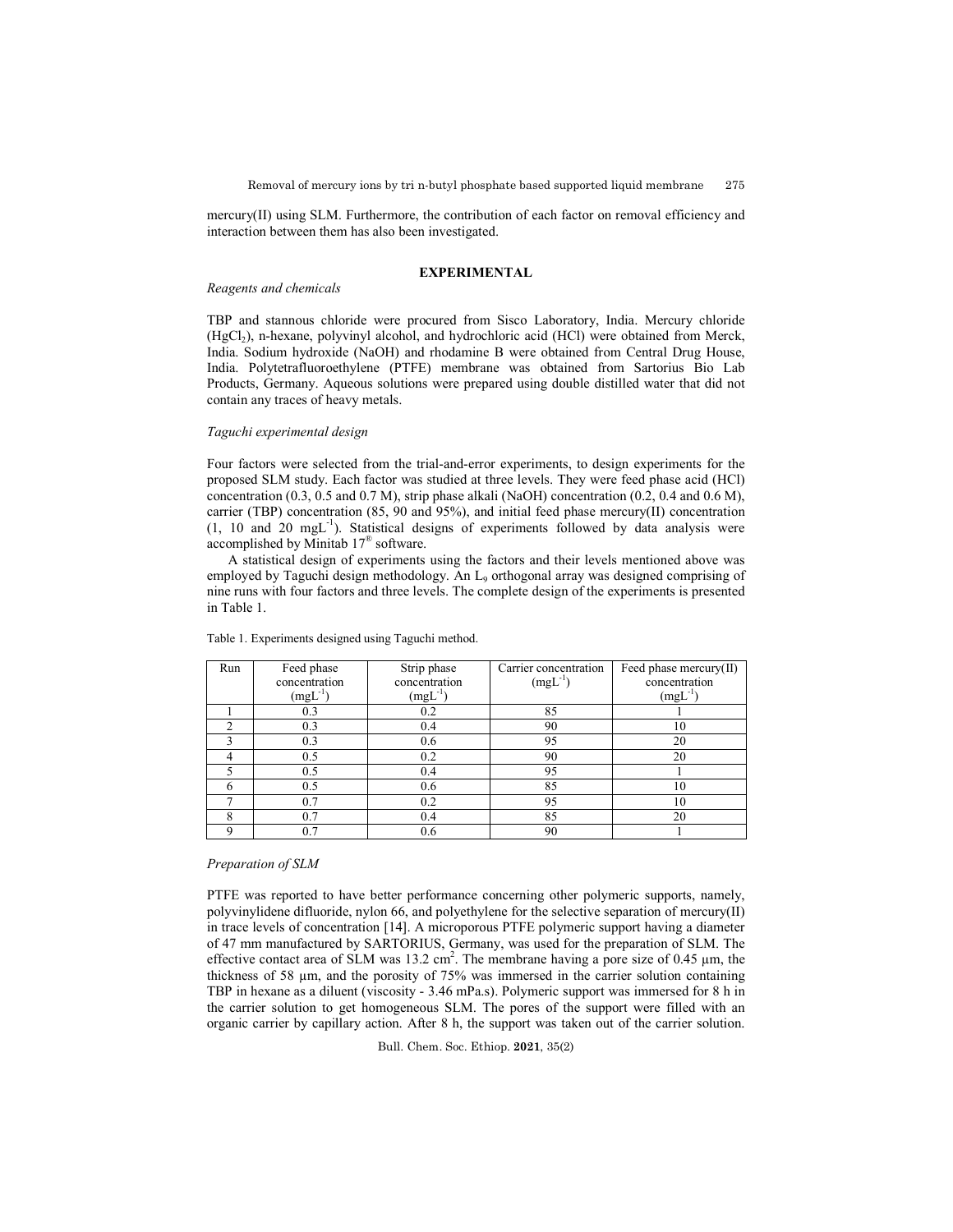#### 276 Saravanan Ayyavoo and Sankar Ramasamy

The surface of the support was allowed to drip for few seconds before being placed in the SLM cell.

In SLM studies, the carrier molecule is impregnated by temporary forces. This is confirmed by the SEM analysis. The pores of the membrane were occupied by the TBP molecule through capillary forces. surface of the support was allowed to drip for few seconds before being placed in the SLM<br>In SLM studies, the carrier molecule is impregnated by temporary forces. This is confirmed<br>the SEM analysis. The pores of the membra

### *Experimental setup*

Experiments were carried out using an apparatus made of glass, which is presented in Figure 1. Experiments were carried out using an apparatus made of glass, which is presented in Figure 1.<br>The cell has two cylindrical tanks of equal volume (250 mL) consisting of feed and strip phase. SLM was placed between the cylinders that were clamped by Teflon holders using screws. Each tank was placed on a magnetic stirrer (Model 841 deep vision Limited, India), and magnetic pellets having a radius of 6 mm were used for agitation. The rpm controller on both feed sides of the cell was used to stir the solutions.



Figure 1. Schematic representation of the SLM cell used for the removal of  $Hg(II)$ . (1) phase, 2- strip phase, 3- teflon holder, 4- SLM, 5- magnetic stirrer, 6- rpm regulator).

### *Experiments*

SLM transport experiments were conducted in the SLM apparatus as described above. Feed (150 mL) and strip (150 mL) solutions were taken on either side of the SLM cell. Experiments were performed at room temperature ( $27 \pm 2$  °C) with stirring at 300 rpm. At regular intervals, equal volumes of the sample were collected from both sides of the cell. The samples were analyzed for the concentration of mercury. All the transport experiments were carried out in triplicates, and the error was within 3%. analyzed for the concentration of mercury. All the transport experiments were carried out in<br>triplicates, and the error was within 3%.<br>Mercury(II) removal performances of liquid membrane<br>The concentration of mercury(II) in SLM transport experiments were conducted in the SLM apparatus as described above. Feed (150 mL) and strip (150 mL) solutions were taken on either side of the SLM cell. Experiments were performed at room temperature (27  $\$ transport experiments were conducted in the SLM apparatus as described above<br>nL) and strip (150 mL) solutions were taken on either side of the SLM cell. Exper<br>erformed at room temperature (27  $\pm$  2 °C) with stirring at 3

# *Mercury(II) removal performances of liquid membrane*

spectrophotometer (Model: visiscan 167, Systronics India) and verified by cold vapor atomic fluorescence spectrophotometer (CVAFS) (Model: 10.025, Millenium Merlin, PS analytical fluorescence spectrophotometer (CVAFS) (Model: 10.025, Millenium Merlin, PS analytical London). The concentration of mercury(II) from 1-20 mgL<sup>-1</sup> was analyzed by spectrometric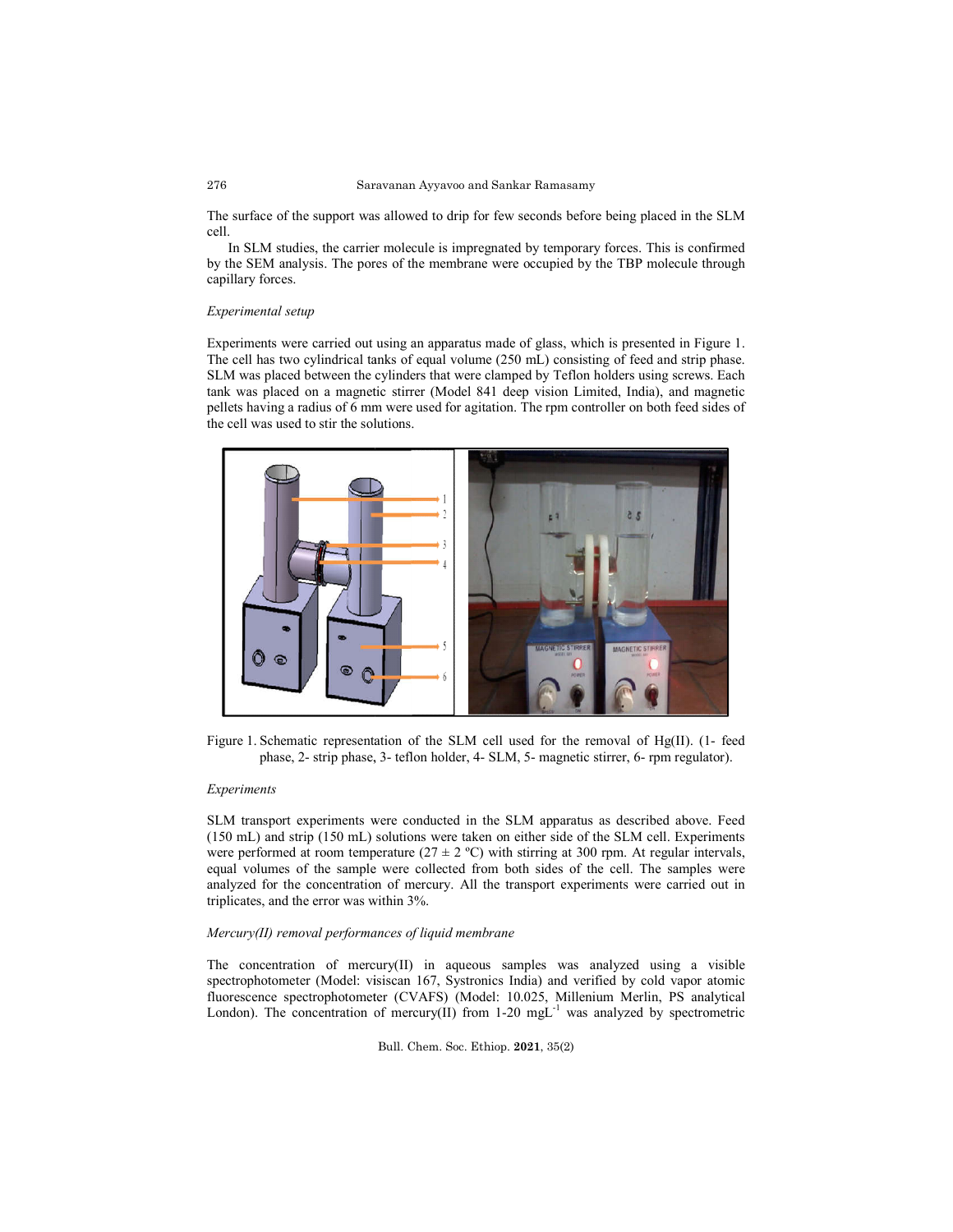method to avoid maximum dilution. In this method, Hg(II) reacts with Rhodamine B and iodide to form highly stable tetraiodomercurate(II). The violet colour solution of tetraiodomercurate(II) was measured at 590 nm [27]. Trace level concentration  $(0.1\t{-}1000 \ \mu gL^{-1})$  of mercury(II) was measured using CVAFS with a millennium merlin detector and argon as carrier gas. The pH of the aqueous solutions was measured using the Elico pH meter (Model: Li 120). SEM images of the membrane were obtained using Carl Zeiss MA15/EVO18 SEM.

### *Calculations*

The removal efficiency of mercury(II) was calculated using Eq. 1. Here,  $C_0$  is the concentration of mercury(II) initially present in the feed phase,  $C_t$  is the concentration of mercury(II) present in the feed phase at time t.

$$
Removal efficiency (\%) = \frac{c_0 - c_t}{c_0} \times 100
$$
\n(1)

## **RESULTS AND DISCUSSION**

#### *Signal to noise ratio (S/N ratio)*

The concentration of feed phase, strip phase and carrier were fixed based on trial-and-error experiments conducted earlier. The concentration of mercury(II) was chosen based on the literature. Studies have reported maximum concentration of mercury(II) in sea water and fresh waters to be around 1 mg $\overline{L}^{-1}$  [28]. In the case of industrial wastewaters, the typical concentration of mercury(II) was found to be 10 mgL<sup>-1</sup> [29]. In our study we have fixed the concentration of mercury(II) in the range from 1 to 20 mgL<sup>-1</sup> as we aimed to treat waters around 10 mgL<sup>-1</sup>.

Performance of SLM is represented by the desirable (signal) and undesirable (noise) values from the output characteristics of statistical analysis. Taguchi method uses the S/N ratio to convert values from the experimental results for determining the optimum combination of controllable factors. S/N ratio signifies the ratio of mean to standard deviation. "Larger the better" performance characteristics of the S/N ratio were used for obtaining the maximum removal efficiency determined by using Eq. 2. Here, n denotes the number of repetitions in a trial and  $y_i$  is the removal efficiency at each experiment [30]. Table 2 shows the removal efficiency of each trial, the mean values, and the S/N ratio designed using the Taguchi method. These results were further analyzed to determine the optimum conditions.

$$
\frac{S}{N} \text{ ratio} = -\log_{10} \left( \frac{1}{n} \sum_{i=1}^{n} y_i^2 \right) \tag{2}
$$

| Run           | Removal efficiency (%) |         |         |       | $S/N$ ratio |
|---------------|------------------------|---------|---------|-------|-------------|
|               | Trial 1                | Trial 2 | Trial 3 | Mean  |             |
|               | 79.11                  | 77.54   | 78.37   | 78.34 | 37.88       |
| $\mathcal{D}$ | 81.99                  | 82.49   | 83.78   | 82.75 | 38.36       |
|               | 61.82                  | 64.62   | 66.16   | 64.20 | 36.15       |
|               | 74.18                  | 71.15   | 73.34   | 72.89 | 37.25       |
|               | 63.18                  | 64.34   | 64.15   | 63.89 | 36.11       |
| h             | 72.16                  | 70.96   | 72.73   | 71.95 | 37.14       |
|               | 77.98                  | 76.28   | 75.42   | 76.56 | 37.68       |
| 8             | 61.45                  | 61.94   | 62.15   | 61.85 | 35.83       |
| $\Omega$      | 85.87                  | 84.67   | 84.39   | 84.98 | 38.58       |

Table 2. Experimental results and statistics.

Bull. Chem. Soc. Ethiop. **2021**, 35(2)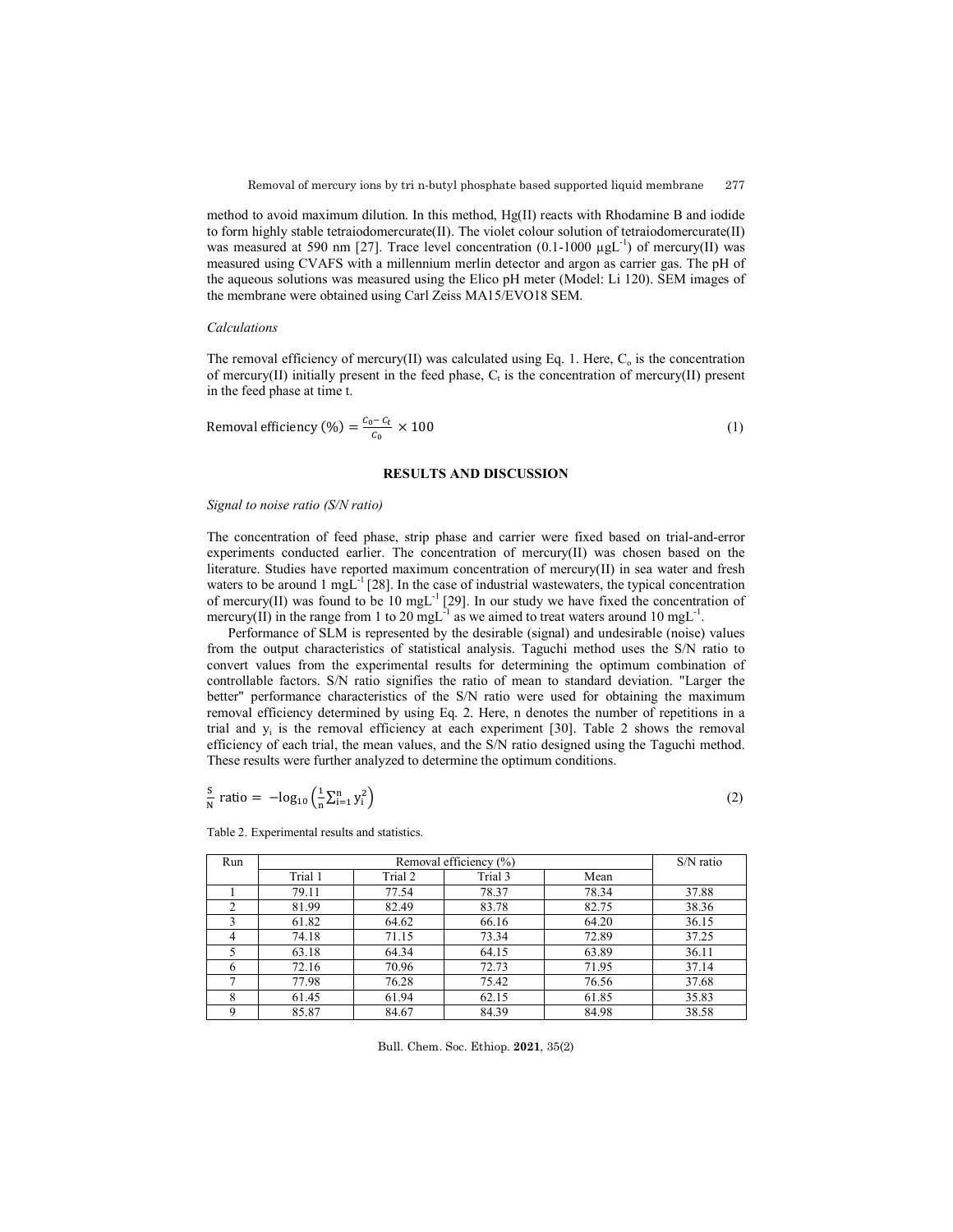Response values for means of the experiments with maximum removal efficiency are presented in Table 3. The table also shows the characteristic rank associated with each factor. It was observed that carrier concentration is the most influencing factor in the removal studies of mercury ions. The influence of carrier concentration is also confirmed by the main effect plot shown in Figure 2 (b).

| Level | Feed phase acid |            | Strip phase   |            | Carrier concentration |            | Feed phase                  |            |
|-------|-----------------|------------|---------------|------------|-----------------------|------------|-----------------------------|------------|
|       |                 |            |               |            |                       |            |                             |            |
|       | concentration   |            | concentration |            |                       |            | $\text{mercury}(\text{II})$ |            |
|       |                 |            |               |            |                       |            | concentration               |            |
|       |                 |            |               |            |                       |            |                             |            |
|       | S/N             | Mean       | S/N           | Mean       | S/N                   | Mean       | S/N                         | Mean       |
|       | ratio           | removal    | ratio         | removal    | ratio                 | removal    | ratio                       | removal    |
|       |                 | efficiency |               | efficiency |                       | efficiency |                             | efficiency |
|       | 37.46           | 75.11      | 37.60         | 75.93      | 36.95                 | 70.73      | 37.52                       | 75.72      |
| 2     | 36.83           | 69.58      | 36.77         | 69.52      | 38.06                 | 80.20      | 37.73                       | 77.10      |
| 3     | 37.36           | 74.46      | 37.29         | 73.69      | 36.65                 | 68.22      | 36.41                       | 66.33      |
| Delta | 0.63            | 5.53       | 0.84          | 6.41       | 1.42                  | 11.98      | 1.31                        | 10.77      |
| Rank  |                 |            |               |            |                       |            | ∍                           |            |

Table 3. Response values for S/N ratio and mean removal efficiency.

As indicated in Table 3 and seen in Figure 2, the response of S/N ratio and means suggested that carrier concentration was the major influencing factor, among all. Hence, the effect of carrier concentration plays a vital role in the removal efficiency of mercury ions using SLM. A similar trend was observed in the removal efficiency of phenol through SLM [6]. The influence of carrier concentration on removal efficiency may be attributed to the formation of the extractable mercury-TBP complex. In this study, the maximum level of TBP (90%) has been utilized, and a further increase in the concentration of TBP was not feasible as it resulted in the formation of non-homogenous membranes. This observation may be due to the highly viscous nature of the carrier, which obstructs the transport efficiency of a metal ion complex across SLM [31, 32].

Feed phase mercury(II) concentration was the second influencing factor, as evident from Figure 2. Initially, removal efficiency increases with lower mercury concentration, which may be due to the availability of Hg(II), thereby facilitating the formation of the complex.

Strip phase concentration and feed phase acid concentration were the less influencing factors on the removal efficiency of mercury ions. NaOH, at higher concentrations, did not lead to an increase in the removal of Hg(II). This observation may be due to the formation of mercuric oxide (HgO), which precipitated and clogged the pores of the membrane [33]. Figure 2 reveals that increasing the concentration of acid in the feed phase did not influence the removal efficiency. The decrease observed with increasing acid concentration may be attributed to the reduction in the formation of mercury-chloro complexes [34]. The optimum values for the process factors obtained from the ANOVA analysis are 0.3 M of feed phase concentration, 0.2 M of strip phase concentration, 90% of carrier concentration and  $10$  mgL $^{-1}$  of feed phase mercury concentration.

Table 3 presents the S/N ratio values and their ranks for each experimental run. From the table, it's clear that carrier concentration has the maximum influence on the S/N ratio, also represented in the main effect plot (Figure 2 (a)).

278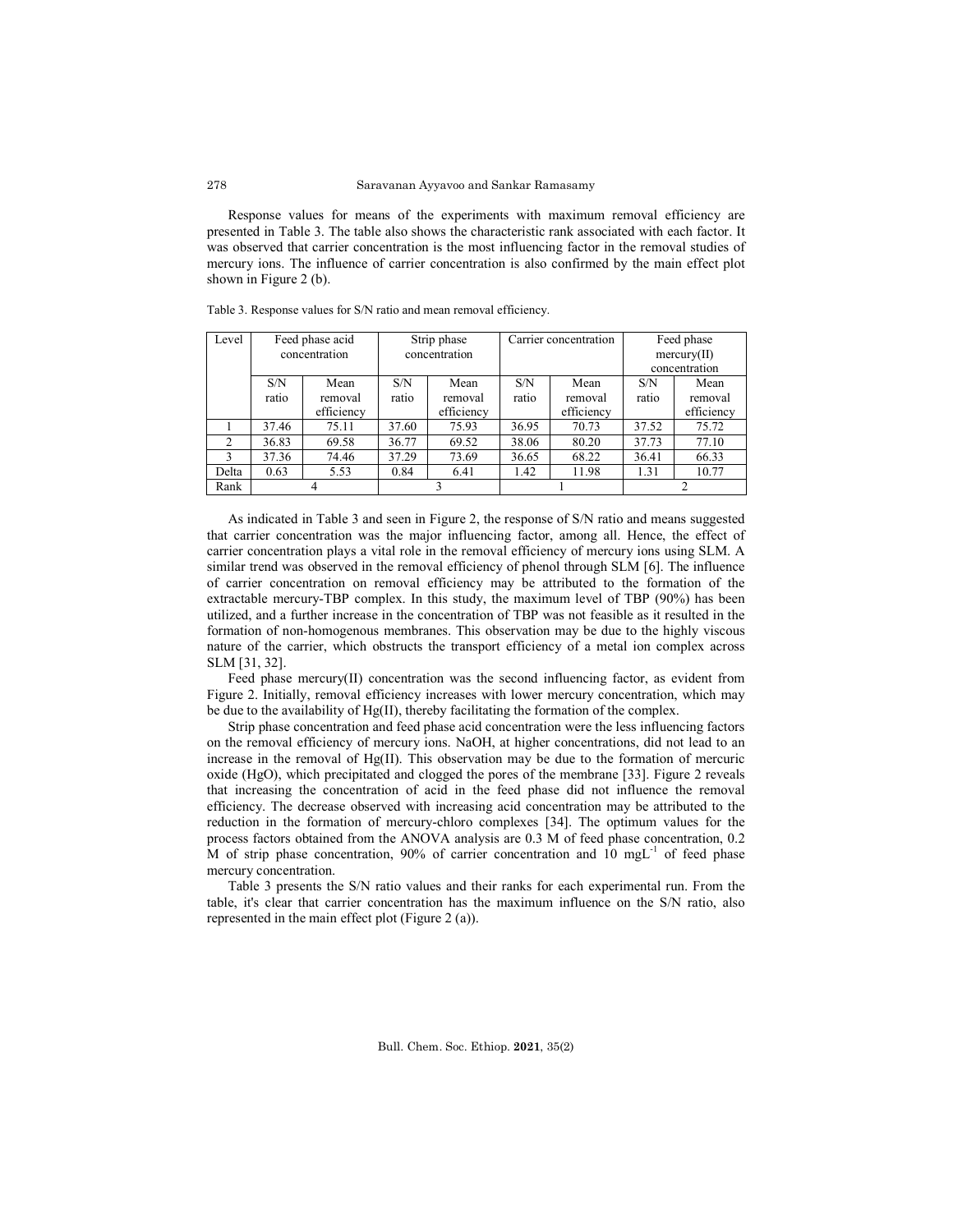



Figure 2. Main effect plot of each factor on (a) S/N ratio (b) removal efficiency.

# *ANOVA results*

ANOVA is considered a superior tool to determine the optimum combination of various process factors based on their performance [35]. In this study, ANOVA was used to find the significance of process factors on the removal efficiency of mercury(II) across SLM. The optimum condition of the SLM system was determined from the experiments. Experiment with maximum removal efficiency and a very large response of S/N ratio was chosen.

The portion of the total variation observed in an experiment and its attribution to each process factor is revealed by the "percentage of contribution". It shows the relative impact of a factor to reduce the variation. The percentage contribution (ρ) of every factor is calculated from its sum of squares  $(SS<sub>0</sub>)$  divided by the total sum of squares  $(SS<sub>T</sub>)$  of all factors as shown in Eq.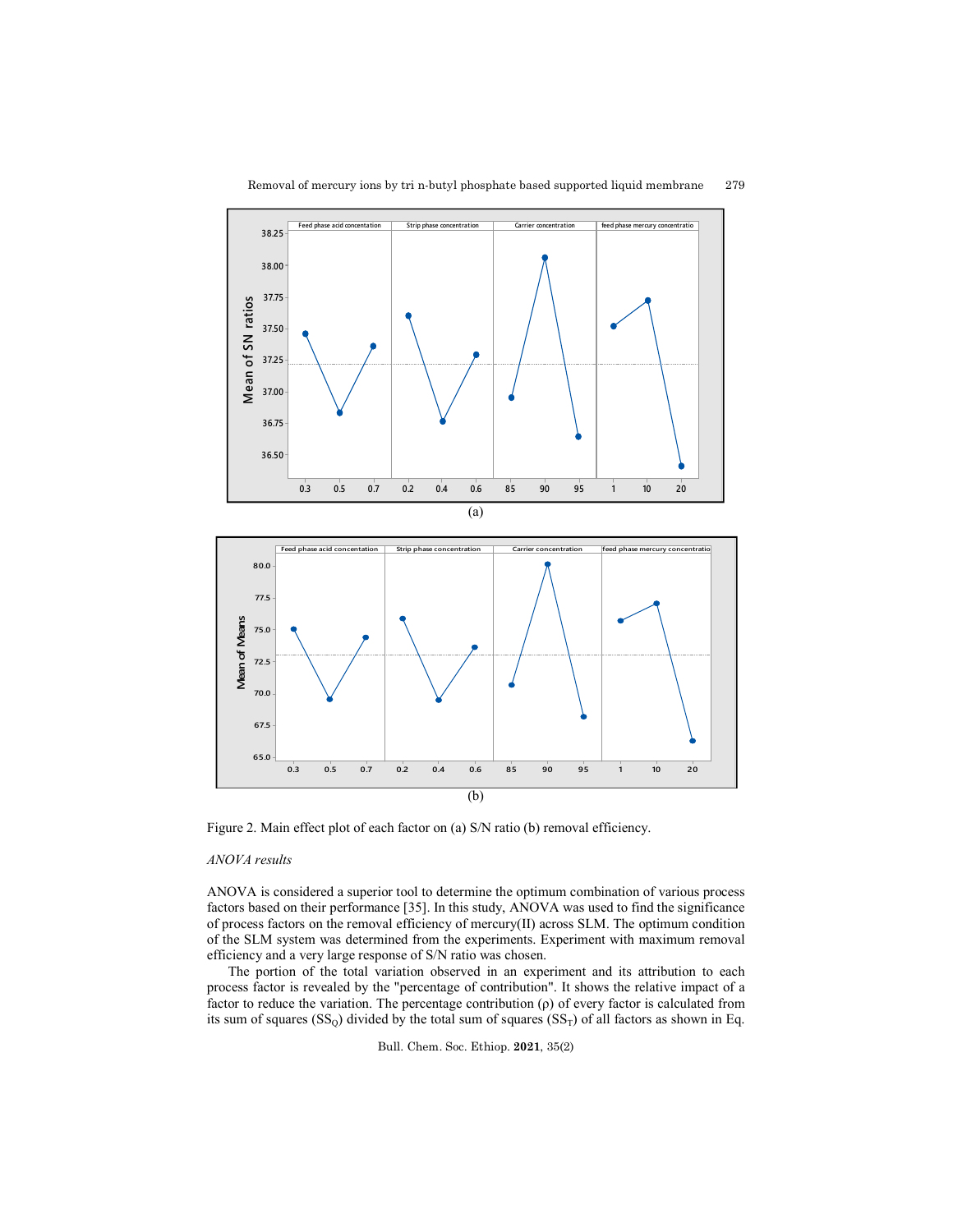$3$  [36]. As seen earlier, carrier concentration showed a maximum  $SS_0$  value of 245, followed by feed phase mercury concentration.

$$
\rho(\%) = \frac{\text{ss}_0}{\text{ss}_T} \tag{3}
$$

The percentage contribution of the process factors in the removal efficiency of mercury from aqueous solutions is presented in Figure 3. It can be observed that the maximum contribution of 42% was by carrier concentration and 36% by feed phase mercury concentration. Strip phase concentration, feed phase acid concentration, and error percentages were 11, 9 and 2%, respectively. Thus, the concentration of carrier in the membrane phase has a significant contribution to the removal of mercury across SLM.



Figure 3. Percentage contribution of process factors.

### *Confirmation analysis*

Predicted removal efficiency for optimum conditions was calculated using Eq. 4. Here,  $T_m$  is the mean S/N ratio,  $T<sub>o</sub>$  is the mean S/N ratio at the optimum level, and n is the number of main design parameters that influence the removal efficiency of Hg(II) across SLM. The predicted removal efficiency of mercury(II) through SLM was calculated to be 92.22%. An experiment was carried out at optimum conditions for 3 h to confirm the predicted results. Mercury(II) removal efficiency of 91.74% was obtained from the experiment with the optimum conditions of the parameters.

$$
T_{Predicted} = T_m + \sum_{i=1}^{n} (T_o - T_m)
$$
\n(4)

*Surface analysis of SLM*

Morphology of the fresh, carrier impregnated, and the used membrane was studied using SEM analysis. Figure 4(a) displays the microporous nature of the PTFE membrane. The pores of the membrane were seen filled with the carrier, confirming the impregnation process (Figure 4(b)). Figure 4(c) shows the surface changes in the membrane, which was used for 8 cycles of transport experiments. The surface of the membrane was observed to have completely altered due to the formation of the mercury-TBP complex.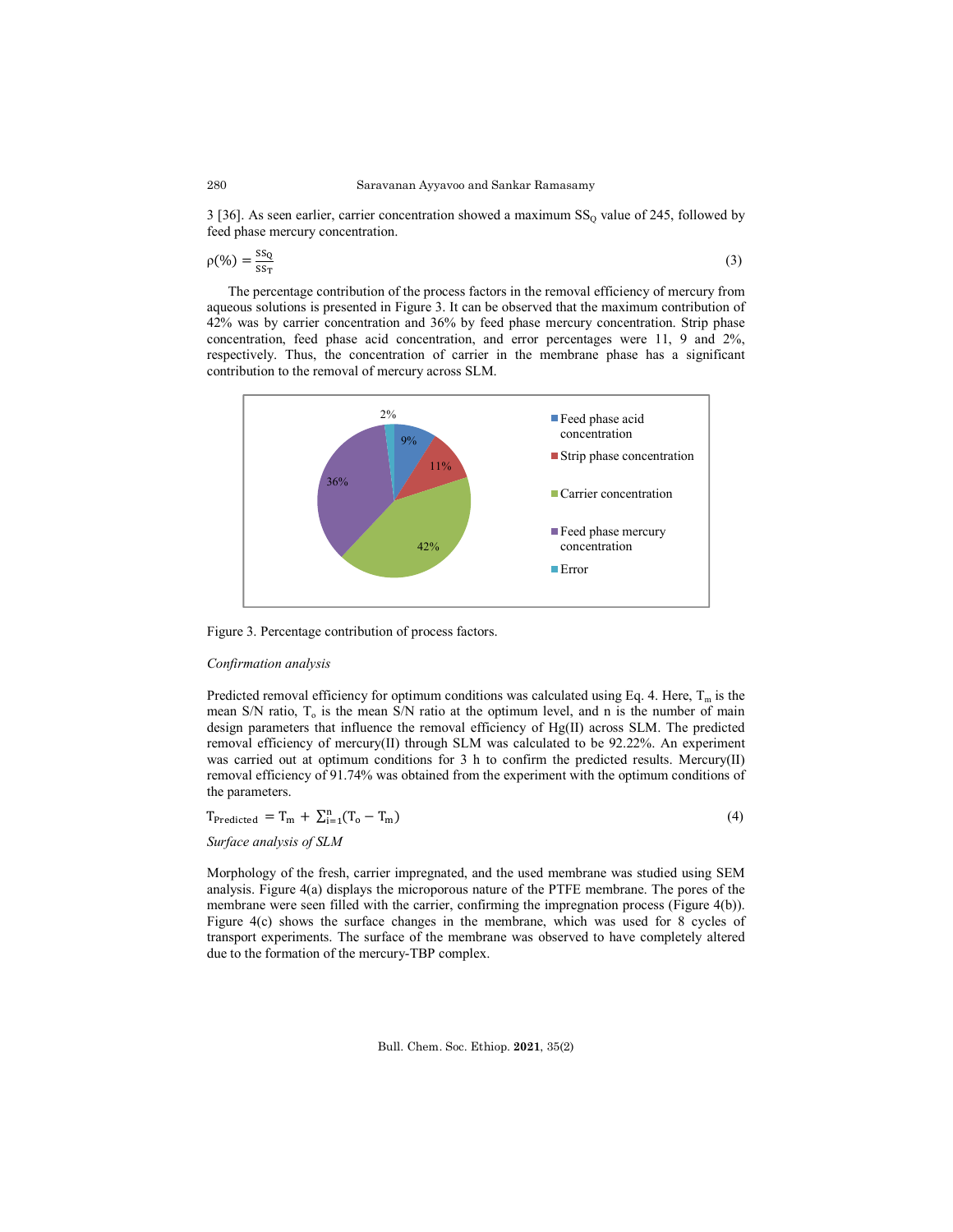Removal of mercury ions by tri n-butyl phosphate based supported liquid membrane 281



Figure 4. SEM images of the surface of PTFE support (a) fresh, (b) after immersion into carrier and (c) used SLM after 8<sup>th</sup> run.

# *Transportation mechanism*

Transport of metal ions through SLM is mainly of two types, namely, counter transport and cotransport mechanisms. Transport that is carried out in opposite direction with the presence of metal ions in the feed phase and the counter ions in strip phase is known as counter transport.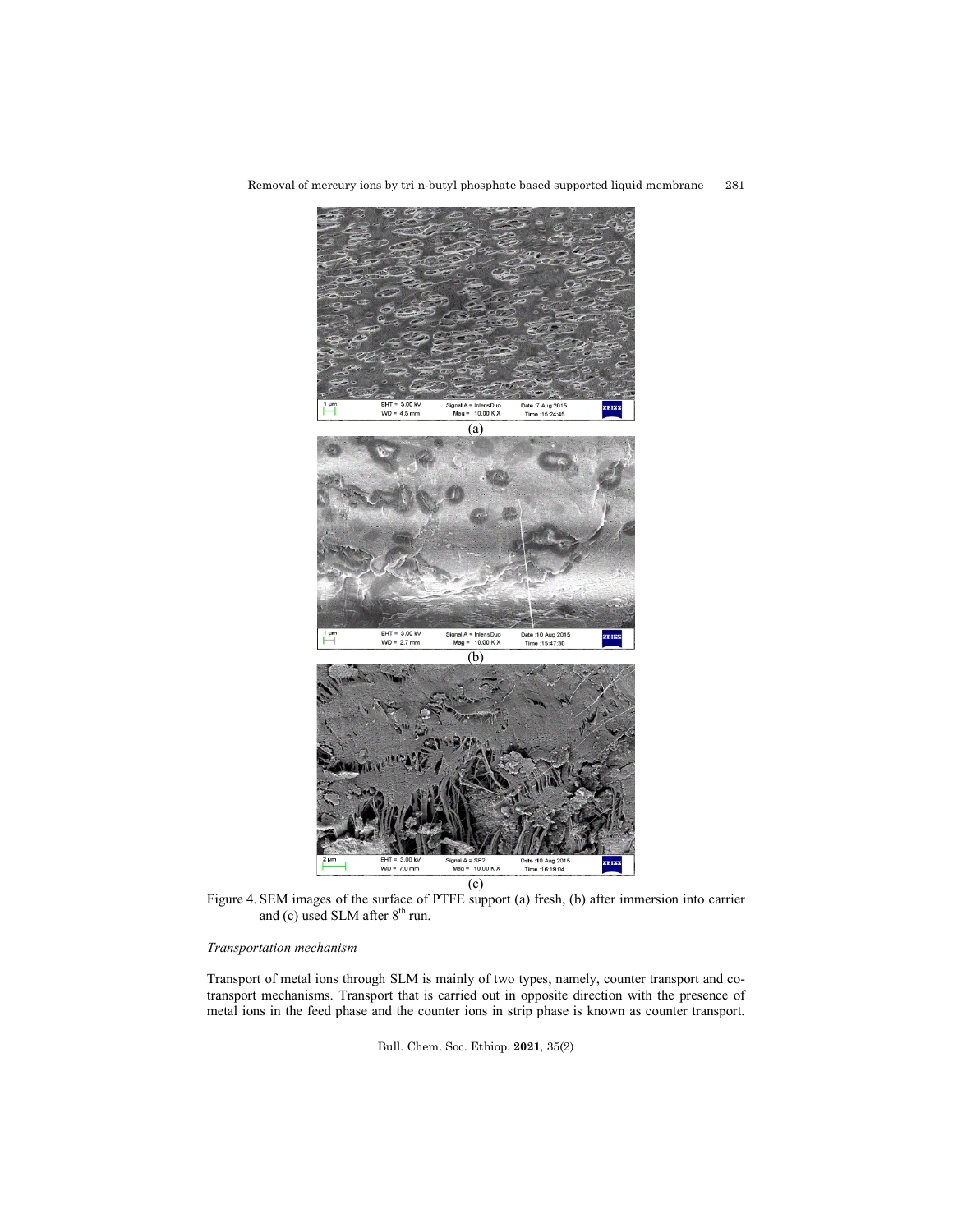On the other hand, metal ions transported with the concentration gradient of the co-ions present in the feed and strip phase is called a co-transport mechanism [37]. In this experimental study, the mercury(II) transport was driven by the concentration gradient between the feed and strip the mercury(II) transport was driven by the concentration gradient between the feed and strip phases. Mercury(II) was transported against its concentration gradient as the driving force. Transportation of mercury(II) across SLM takes place through the following steps: transported with the concentration gradient of the co-ions presen<br>called a co-transport mechanism [37]. In this experimental study<br>driven by the concentration gradient between the feed and strip<br>sported against its concent

 $(1)$  The feed phase contains mercury $(II)$  and the addition of HCl makes room for the free availability of chloride and hydrogen ions. The chloride ions form chloro compounds with mercury(II) (Eq. 5).

$$
Hg^{2+} + 4Cl^{-} \leftrightarrow HgCl_{4}^{2-} \tag{5}
$$

 $(2)$  TBP in the membrane phase combines with the protons in the feed phase and forms a cationic complex, as given in Eq. 6.

$$
(R0)_3P0 + H^+ \leftrightarrow ((R0)_3P0)H^+ \tag{6}
$$

(3) Proton acquired TBP forms a complex when it reacts with the mercury chloride anion, which<br>is present in the feed phase (Eq. 7) [25, 26]<br> $2((RO)_3PO)H^+ + HgCl_4^{2-} \leftrightarrow HgCl_4^{2-} \cdot 2((RO)_3PO)H^+$  (7) is present in the feed phase  $(Eq. 7)$   $[25, 26]$ 

$$
2((R0)_3P0)H^+ + HgCl_4^{2-} \leftrightarrow HgCl_4^{2-}.2((R0)_3P0)H^+ \tag{7}
$$

(4) Mercury-TBP complex reacts with NaOH available in the strip phase and forms mercuric(II)<br>chloride with the separation of TBP as shown in Eq. 8.<br> $HgCl_4^{2-}$ .  $2((RO)_3PO)H^+ + NaOH \leftrightarrow HgCl_4^{2-} + 2(RO)_3PO + H_2O + NaCl$  (8) chloride with the separation of TBP as shown in Eq. 8.

$$
HgCl42-.2((RO)3PO)H+ + NaOH \leftrightarrow HgCl42 + 2(RO)3PO + H2O + NaCl
$$
 (8)

TBP thus obtained diffuses back to the membrane phase, and the transport mechanism that is mentioned above continues as a cycle. The whole process with the steps involved is depicted schematically in Figure 5.



Figure 5. Schematic diagram of the Co-transport mechanism of mercury(II) ions through SLM

# *Concentration profile*

Transport studies were carried out with optimized parameters to study the concentration profile for the removal of mercury(II). The experiment was carried out for  $3 \text{ h}$  to attain maximum removal of mercury(II). The concentration profile of mercury(II) in all three phases, nam feed phase, strip phase, and membrane phase was determined, and the results are shown in feed phase, strip phase, and membrane phase was determined, and the results are shown in Figure 6. In this experiment, 10 mgL<sup>-1</sup> of mercury(II) taken in the feed side was reduced out with optimized parameters to study the concentration profile<br>). The experiment was carried out for 3 h to attain maximum<br>oncentration profile of mercury(II) in all three phases, namely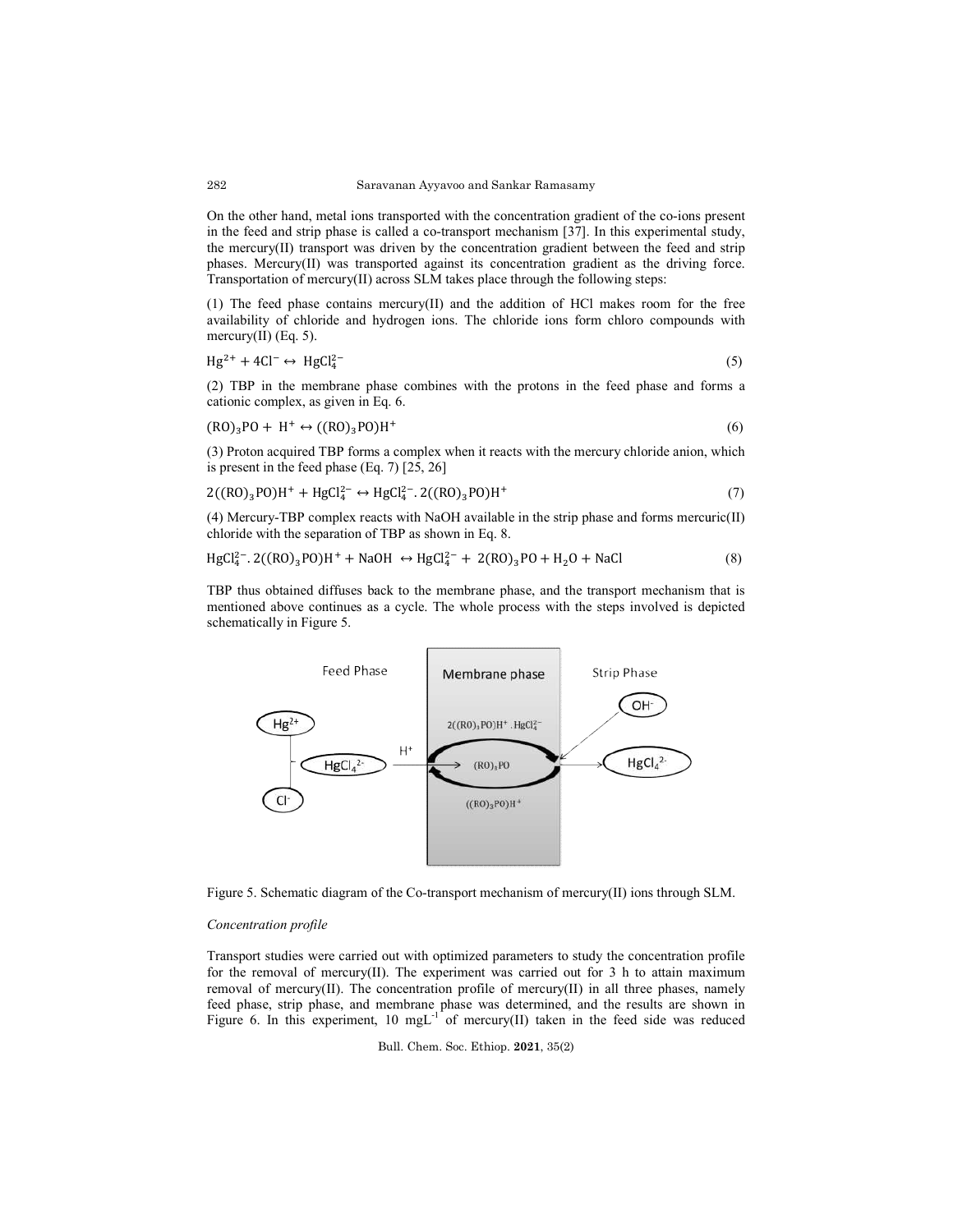gradually due to its transport from feed to strip side. On the other hand, mercury(II) concentration increased after stripping as mercury(II) chloride. In the meantime, SLM accumulated some mercury(II), and its concentration slightly reduced as time progressed.

The experimental data fitted well with the first-order rate kinetics as indicated in Figure 7, where the rate of transport of  $60\%$  mercury(II) was attained gradually in 7200 s with maximum efficiency around 3600 s. Mass transfer rate through SLM was calculated using Danesi equation (Eq. 9), in which A is the effective membrane area  $(m^2)$ , k is the mass transfer coefficient, V is the volume of feed solution  $(m^3)$ , t is the specified separation time,  $C_i$  is the initial mercury concentration ( $\mu g L^{-1}$ ), and C<sub>t</sub> is mercury(II) concentration ( $\mu g L^{-1}$ ) in the feed phase at time t. The mass transfer coefficient for the removal of mercury(II) was calculated to be  $5.26 \times 10^{-4}$  m/s at optimum conditions. Mass transfer rate through SLM was calculated using Danesi equation effective membrane area  $(m^2)$ , k is the mass transfer coefficient, V is on  $(m^3)$ , t is the specified separation time, C<sub>i</sub> is the initial mercury(II)





Figure 6. Concentration profile of mercury(II) removal efficiency through SLM.



Figure 7. Kinetic plot for transport of mercury(II) across SLM. Bull. Chem. Soc. Ethiop. **2021**, 35(2)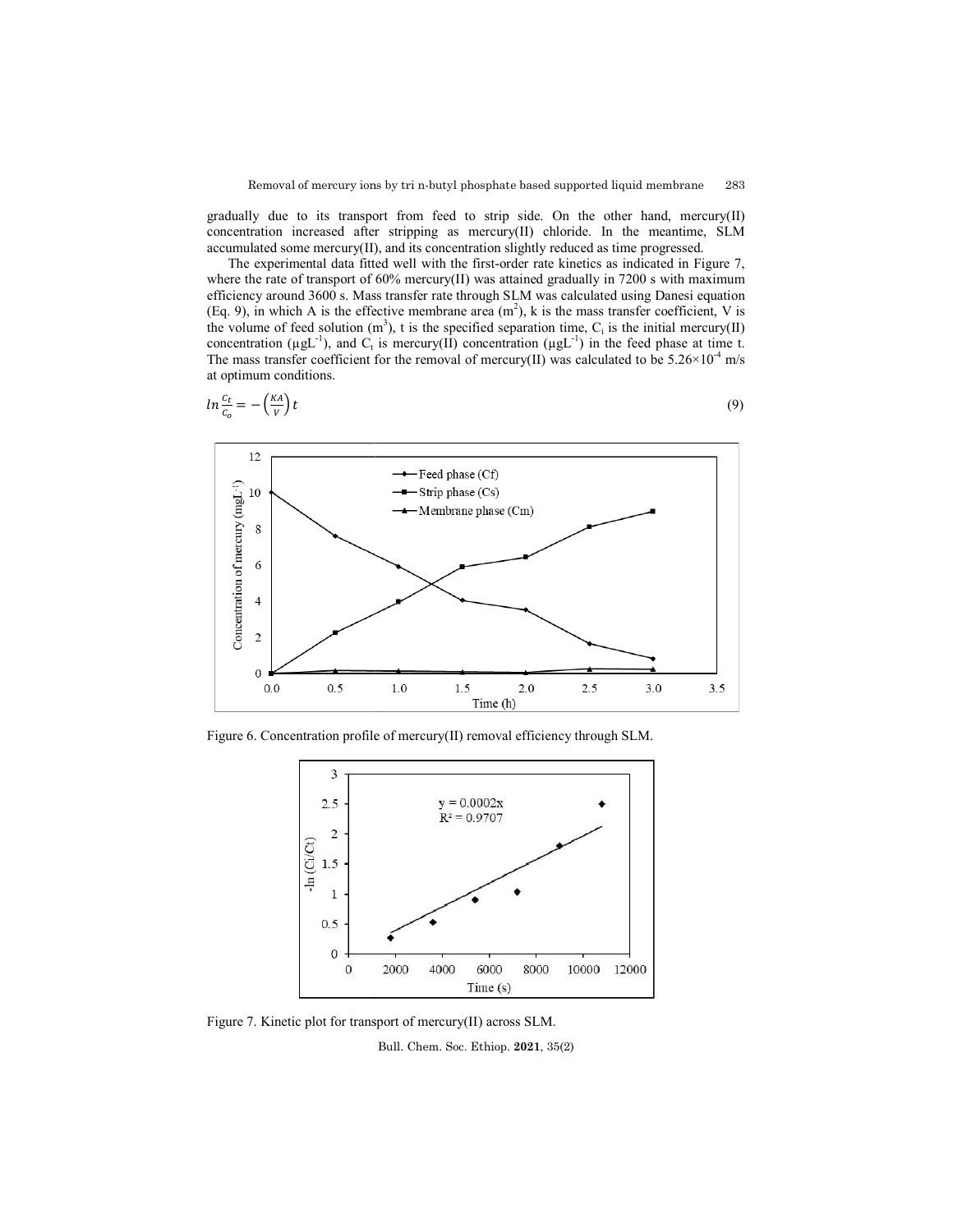### **CONCLUSION**

TBP based SLM system for the removal of mercury was successfully demonstrated by applying Taguchi method to examine the effects of parameters on percentage removal of mercury(II) in trace level of concentration (10 mgL<sup>-1</sup>). The maximum removal efficiency of 91.7% for mercury was attained using this system at optimum conditions. Taguchi method gave a clear indication of the influence of various factors in the removal of mercury ions using SLM. Among the factors studied, namely, feed phase acid concentration, strip phase alkali concentration, carrier concentration and initial feed phase mercury concentration, the latter two factors were found to have profound effects on the removal process. Thus, the present study elucidated the use of a TBP based SLM system for the potential treatment of aqueous solutions contaminated with trace concentrations of mercury.

### **ACKNOWLEDGEMENT**

Author Mr. A. Saravanan is highly thankful to the Basic Scientific Research Fellowship granted by University Grants Commission, Government of India, New Delhi, for the financial assistance and thankful to Management NLC India Limited, Neyveli for their immense support.

# **REFERENCES**

- 1. Kargari, A.; Kaghazchi, T.; Sohrabi, M.; Soleimani, M. Application of experimental design to emulsion liquid membrane pertraction of gold(III) ions from aqueous solutions. *Iran. J. Chem. Eng*. **2006**, 3, 77-91.
- 2. Bezerra, M.A.; Santelli, R.E.; Oliveira, E.P.; Villar, L.S.; Escaleira, L.A. Response surface methodology as a tool optimization in analytical chemistry. *Talanta* **2008**,76, 965-977.
- 3. Ashengroph, M.; Nahvi, I.; Amini, J. Application of Taguchi design and response surface methodology for improving conversion of isoeugenol into vanillin by resting cells of *Psychrobacter sp.* CSW4. *Iran. J. Pharm. Res.* **2013**, 12, 411-421.
- 4. Muhammad, N.; Manurang, Y.H.P.; Hafidzi M.; Abas, S.K.; Tham G.; Haruman E. Optimization and modeling of spot-welding parameters with simultaneous multiple response consideration using multiple-objective Taguchi method and RSM. *J. Mech. Sci. Technol.* **2012**, 26, 2365-2370.
- 5. Jou, Y.; Lin, W.; Lee, W.; Yeh T. Integrating the Taguchi method and response surface methodology for process parameter optimization of the injection molding. *Appl. Math. Inf. Sci.* **2014**, 8, 1277-1285.
- 6. Kazemi, P.; Peydayesh, M.; Bandegi, A.; Mohammadi, T.; Bakhtiari, O. Stability and extraction study of phenolic wastewater treatment by supported liquid membrane using tributyl phosphate and sesame oil as liquid membrane. *Chem. Eng. Res. Des.* **2014**, 92, 375- 383.
- 7. Ng, Y.S.; Jayakumar, N.S.; Hashim, M.A. Behavior of hydrophobic ionic liquids as liquid membranes on phenol removal: Experimental study and optimization. *Desalination* **2011**, 278, 250-258.
- 8. Shafeeq, A.; Muhammed, A.; Sarfraz, W.; Taqeer, A.; Rashid, S.; Rafiq, M.K. Mercury removal techniques for industrial wastewater. *World Acad. Sci. Eng. Technol.*, **2012**, 6, 1180-1183.
- 9. Suren, S.; Pancharoen, U. Selective separation of lead and mercury ions from synthetic produced water via a hollow fiber supported liquid membrane, *World Acad. Sci. Eng. Technol.* **2012**, 6, 1715-1720.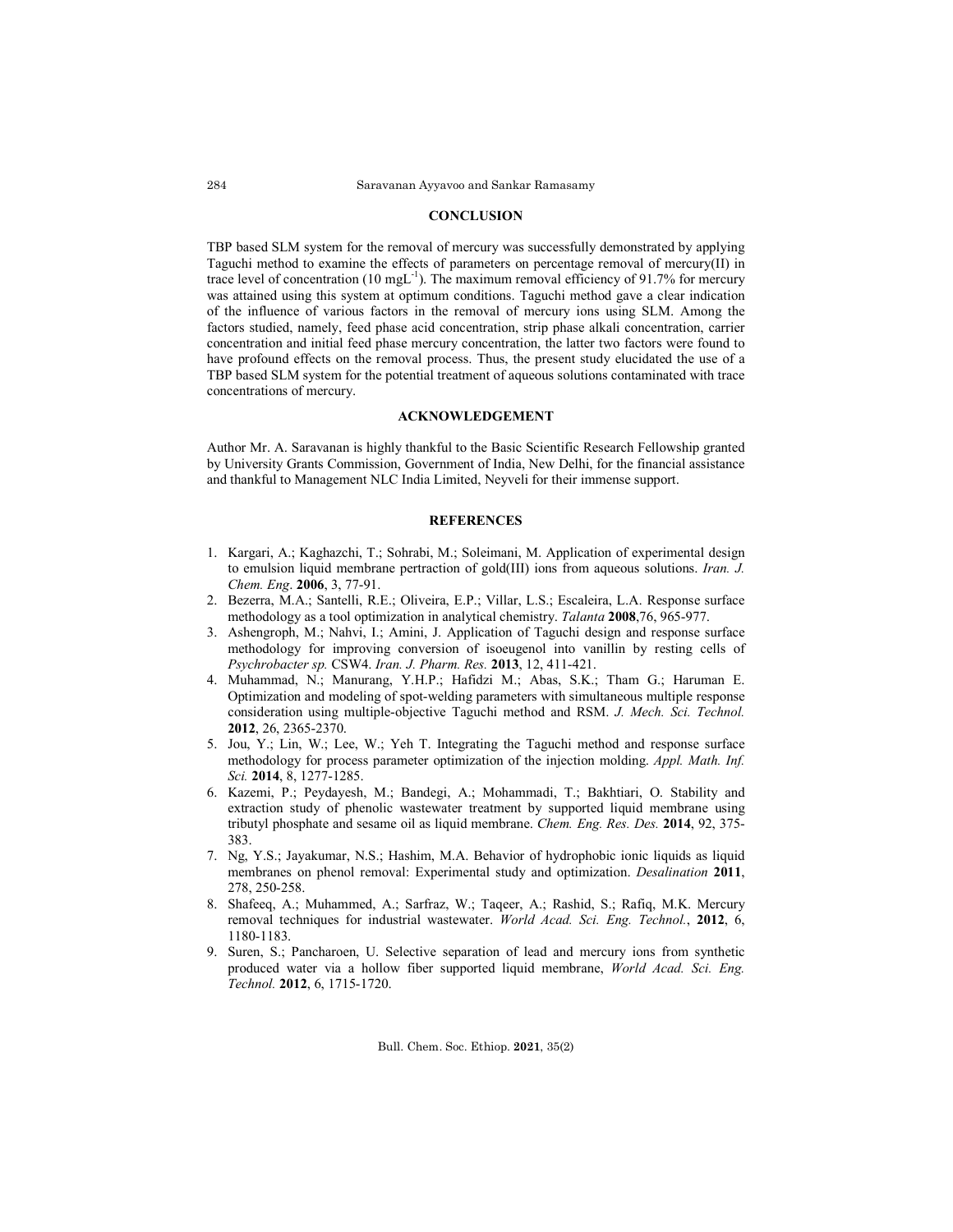- 10. Padwal, N.; Prakash, S.S.; Thakkar, S.; Deshpande, T. Supported liquid membrane technology: Advances and review of its applications. *Indian J. Adv. Chem. Sci.* **2018**, 6, 118- 129.
- 11. Sun, H.; Yao, J.; Cong, H.; Li, Q.; Li, D.; Liu, B. Enhancing the stability of supported liquid membrane in phenols removal process by hydrophobic modification. *Chem. Eng. Res. Des.* **2017**, 126, 209-216.
- 12. Yang, Q.; Kocherginsky, N.M. Copper recovery and spent ammoniacal etchant regeneration based on hollow fiber supported liquid membrane technology: From bench-scale to pilotscale tests. *J. Membrane Sci*. **2006**, 286, 301-309.
- 13. Yang X.J.; Fane, A.G.; Macnaughton, S. Removal and recovery of heavy metals from wastewater by supported liquid membrane. *Water Sci. Technol*. **2001**, 43, 341-348.
- 14. Chakrabarty K.; Saha, P.; Ghoshal, A.K. Simultaneous separation of mercury and lignosulfonate from aqueous solution using supported liquid membrane. *J. Membrane. Sci*. **2010**, 346, 37-44.
- 15. Ersoz, M., Transport of mercury through liquid membranes containing calixarene carriers. *Adv. Colloid Interface Sci*. **2007**, 134-135, 96-104.
- 16. Kocherginsky, N.M.; Yang, Q.; Seelam, L. Recent advances in supported liquid membrane technology. *Sep. Purif. Technol*. **2007**, 53, 171-177.
- 17. Pancharoen, U.; Somboonpanya, S.; Chaturabul, S.; Lothongkum, A.W. Selective removal of mercury as HgCl<sub>4</sub><sup>2</sup> from natural gas well produced water by TOA via HFSLM. *J. Alloys Compd*. **2010**, 489, 72-79.
- 18. Shamshipur, M.; Hashemi, O.R.; Lippolis, V.A. Supported liquid membrane system for simultaneous separation of silver(I) and mercury(II) from dilute feed solutions. *J. Membrane Sci*. **2006**, 282, 322-327.
- 19. Fontas, C.; Hidalgo, M.; Salvado, V.; Antico E. Selective recovery and preconcentration of mercury with a benzoylthiourea-soild supported liquid membrane system. *Anal. Chim. Acta* **2005**, 547, 255-261.
- 20. Lothongkum, A.W.; Suren, S.; Chaturabul, S.; Thamphipit, N.; Pancharoen, U. Simultaneous removal of arsenic and mercury from natural-gas-co-produced water from the Gulf of Thailand using synergistic extractant via HFSLM. *J. Membrane Sci.* **2011**, 369, 350- 358.
- 21. Venkateswaran, P.; Palanivelu, K. Recovery of phenol from aqueous solution by supported liquid membrane using vegetable oils as liquid membrane. *J. Hazard. Mater*. **2006**, 131, 146-152.
- 22. Zhang, W.; Liu, J.; Ren, Z.; Wang, S.; Du, C.; Ma, J. Kinetic study of chromium(VI) facilitated transport through a bulk liquid membrane using tri-n-butyl phosphate as carrier. *Chem. Eng. J*. **2009**, 150, 83-89.
- 23. Sadeghi, N.; Alamdari, E.K. A new approach for monitoring and controlling the extraction of gold by tri-butyl phosphate from chloride media. *Miner. Eng*. **2016**, 85, 34-37.
- 24. Sonmez, E.; Sonmez, F.; Kumbasar, R.A.; Eyupoglu, V. Synergistic and selective extraction of  $Cd^{2+}$  from acidic solution containing  $Cd^{2+}$ ,  $Co^{2+}$ ,  $Ni^{2+}$  by triisooctylamine (TIOA) and triisobutyl phosphate(TBP). *J. Ind. Eng. Chem.* **2012**, 18, 1286-1292.
- 25. Sato, T.; Enokida, T.; Noguchi, Y. Liquid-liquid extraction of mercury(II) from hydrochloric acid solutions by tributyl phosphate. *Solvent Extr. Res. Dev. Jpn*. **2002**, 9, 1-11.
- 26. Xiao, X.; Yang, N.; Wang, Z.; Huang, Y. Determination of trace mercury(II) in wastewater using on-line flow injection spectrophotometry coupled with supported liquid membrane enrichment. *Anal. Methods* **2016**, 8, 582-586.
- 27. Loo, A.Y.Y.; Yap, P.L.; Kutty, M.; Timpe, O.; Behrens, M.; Hamid, S.B.A. Spectrometric determination of mercury with iodide and rhodamine B. *Sains. Malays*. **2012**, 41, 213-218.
- 28. Lin, H.O. Mercury pollution in Kodaikanal caused by a thermometer factory spill in 2001. *Biology in South India* **2015**, A6-A11.